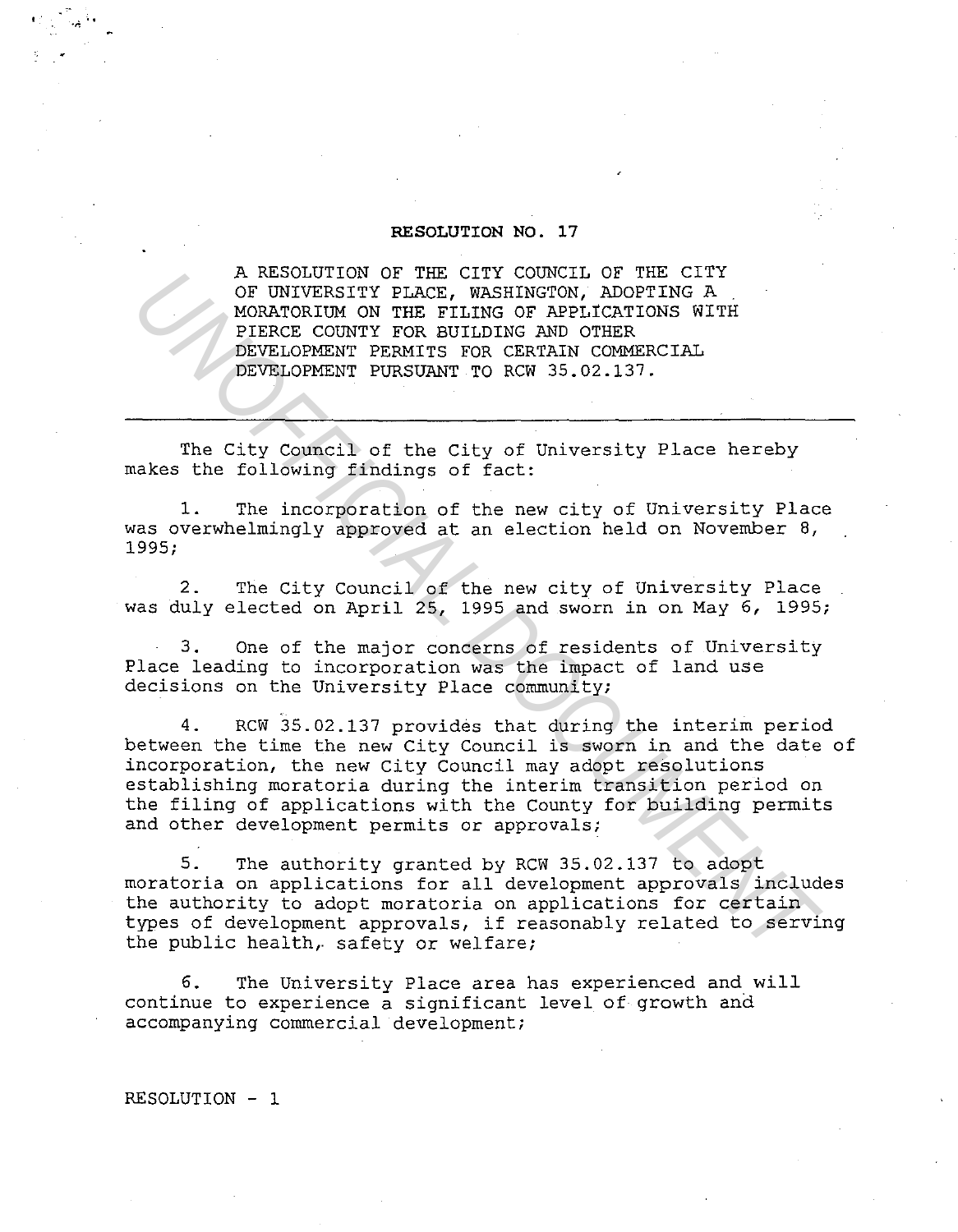7. If not managed properly, this level of commercial development is likely to cause increased traffic congestion, increased risks to pedestrian and vehicular safety, inadequate channels of transportation for bicyclists and other alternative modes of transportation, unsightly development and other problems;

8. To properly manage growth and prevent these harms from occurring, the people and the City Council of the new city of University Place desire to be able to choose the appropriate locations for commercial development in the community and to choose the zoning and design standards which reasonably should govern this type of growth. These standards should be enacted as part of the permanent comprehensive plans, zoning regulations and other land use controls to be adopted after the effective date of incorporation; curring, the people and the City Council of the new city<br>curring inversity Place desire to be able to choose the appropriate<br>coses the zoning and design standards which reasonably should<br>coses the zoning and design standar

9. There are two major commercial zoning districts in University Place under the current Pierce County Zoning Ordinance: Community Center and Mixed Use. In addition, limited commercial uses may be allowed in the current residential districts under the Pierce County Zoning Ordinance;

10. If the current pace of population growth and commercial development continues during the period in which University Place is considering and adopting its permanent comprehensive plans and land use regulations, the ability of the people of University Place to plan for and achieve the type of commercial growth they desire, consistent will all applicable law, will be jeopardized;

11. The. types of commercial development in University Place which have the greatest potential to cause the harms listed above and to jeopardize the ability of University Place to plan for and achieve the type of commercial growth they desire are those of the type, size and intensity included in the moratorium adopted by this Resolution;

12. If the moratorium contained in this Resolution is not adopted, the filing of development applications under County regulations for commercial development is likely to frustrate effective long-term planning, result in the status quo not being preserved during consideration of the City's permanent regulations, and harm the City's ability to adopt its own permanent comprehensive plans and land use regulations;

13. To preserve the City's ability to adopt reasonable and appropriate plans and regulations governing commercial development, it is in the interest of the public health, safety and welfare to suspend temporarily the filing with Pierce County

RESOLUTION - 2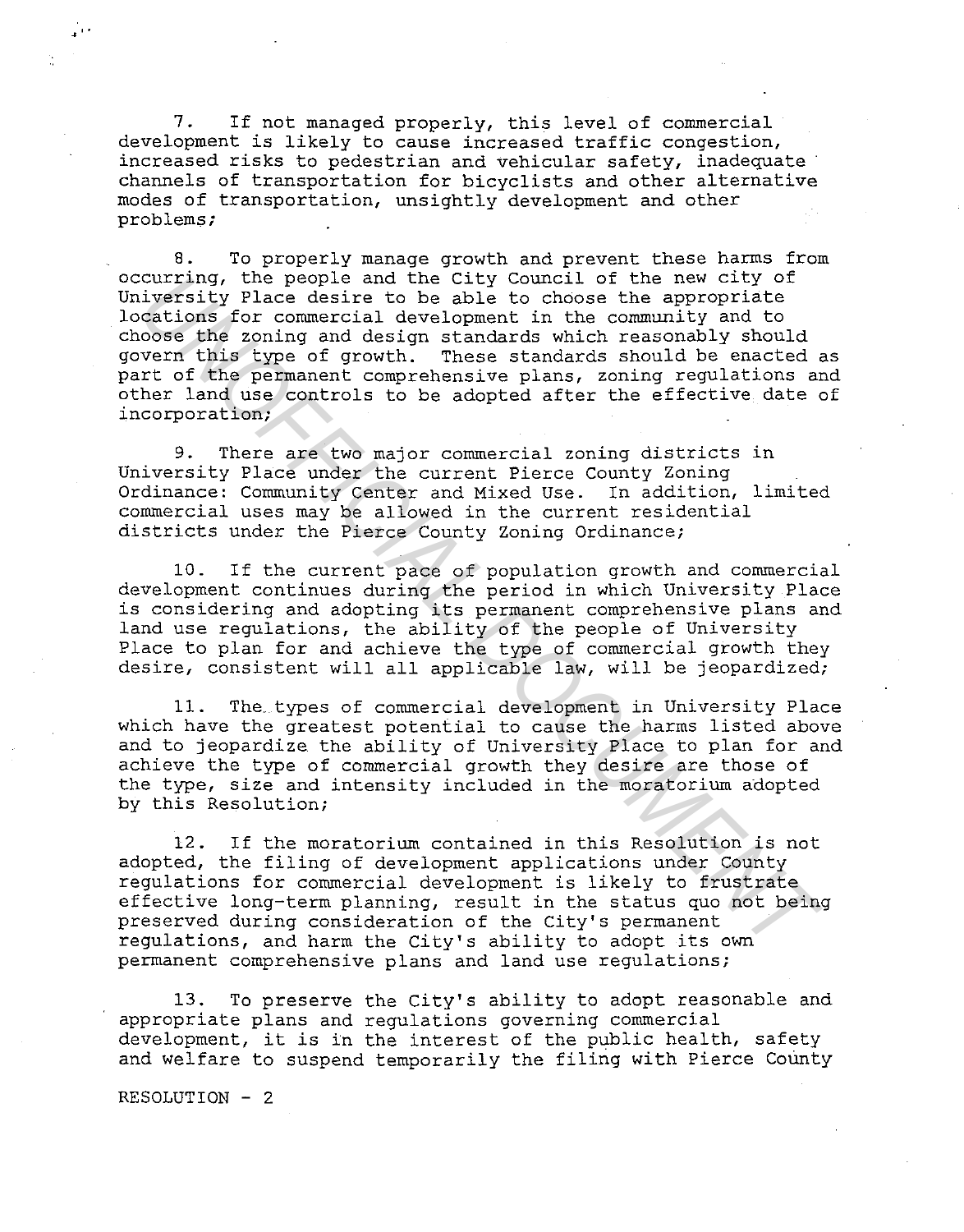of applications for building permits and other development approvals for the commercial uses with greatest potential to<br>cause the harms listed in Finding 7 and 10, above. This measure cause the harms listed in Finding 7 and 10, above. is necessary to preserve the City's ability to effectuate long-<br>term planning decisions and to plan in a rational manner. For term planning decisions and to plan in a rational manner. the reasons set out in these Findings, these circumstances constitute an emergency;

14. The City Council desires to insure that no property owner is deprived of all reasonable economic use of any property by this Resolution or the accompanying moratoria. This Resolution, together with the accompanying resolutions imposing other moratoria, insures ample remaining uses of all property, so that no owner is deprived of economic use of any parcel; 14. The City Council desires to insure that no property<br>is deprived of all reasonable economic use of any propert<br>mor is deprived of all reasonable economic use of any propert<br>solution, together with the accompanying resol

15. Under WAC 197-11-880, the adoption of this Resolution is exempt from the requirement of a threshold determination under the State Environmental Policy Act;

16. A public hearing on this Resolution was held before the City Council of University Place on June 7, 1995, at 7:30 p.m. pursuant to public notice.

NOW, THEREFORE, THE CITY COUNCIL OF THE CITY OF UNIVERSITY PLACE, WASHINGTON, HEREBY RESOLVES AS FOLLOWS:

Section 1. Pursuant to RCW 35.02.137, Pierce County shall not accept any applications for building permits or other development approvals within areas designated community center or mixed use, within the city limits of the new city of University Place, except for the following:

(a) adult day care centers,

(b) banks and savings and loans,

(c) business and professional offices,

(d) conservatories of music, drama and instrument instruction,

(e) branch post offices,

(f) studios, such as record recording, couturier, artist, music, dancing and photographic,

(g) accessory uses,

(h) group residence - institution,

(i) gymnasium or physical culture studio,

(j) parking lots as defined in Pierce County Code

18.10.331 B. 1. r.,

(k) swimming pools,

(1) trade schools,

(m) mortuaries,

(n) pet hospitals

RESOLUTION - 3

..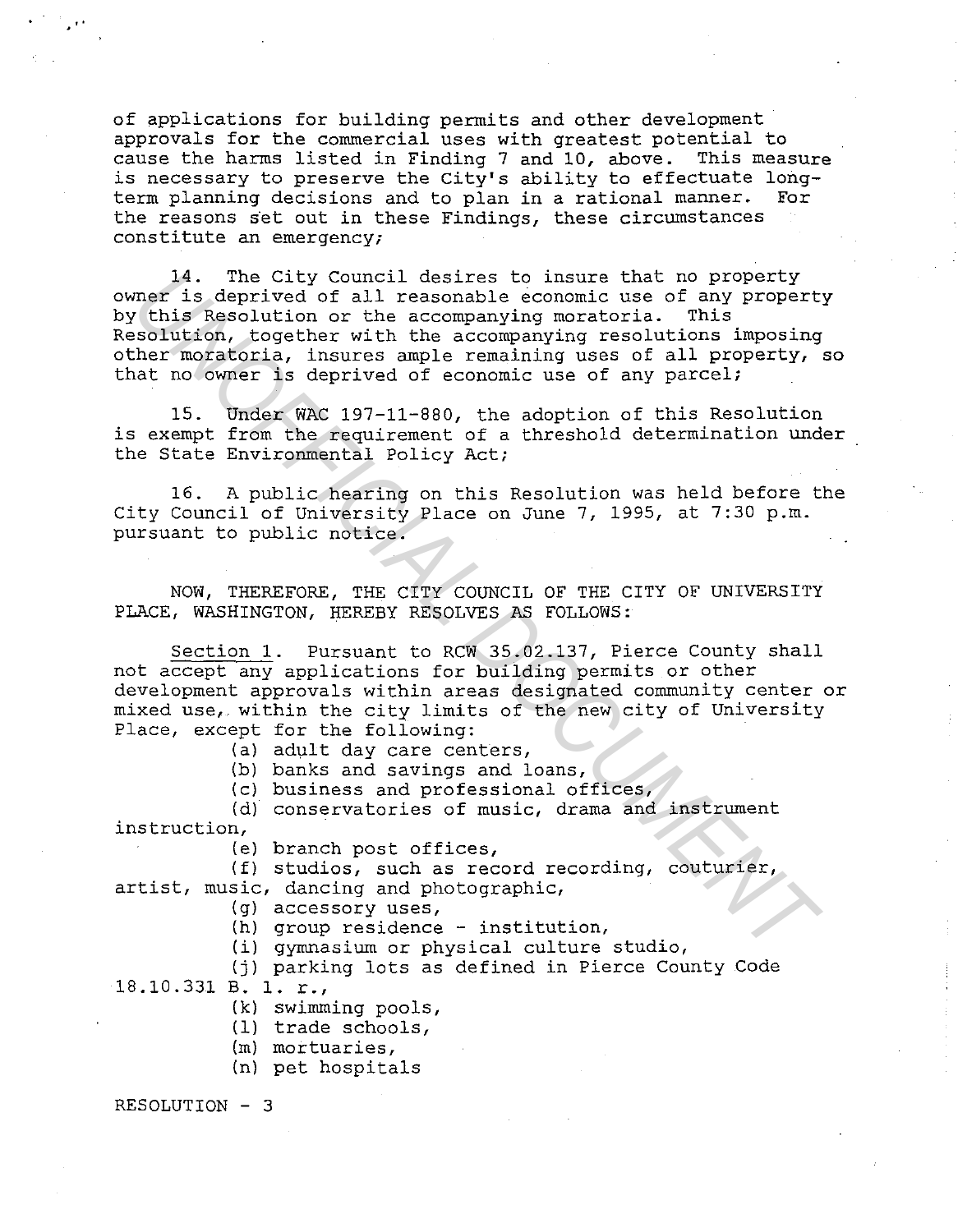{o) churches,

•'.

- {p) public utility facilities,
- {q) community club,
- $(r)$  hospitals,
- {s) libraries,
- {t) medical and dental clinics, and
- {u) lodging and rooming houses.

Section 2. Pursuant to RCW 35.02.137, Pierce County shall not accept any applications for building permits or other development approvals within areas designated Moderate Density Single Family or High Density Residential by the Pierce County Zoning Ordinance, within the city limits of the new city of University Place, for barber and beauty shops, mobile home parks, or for uses listed in Pierce County Code §18.10.620 A. Section 2. Pursuant to RCW 35.02.137, Pierce County shall<br>obserogle any applications for building permits or other<br>welopment approxima within areas designated Moderate Density<br>ingle Tamily or High Density Residential by th

Section 3. Sections 1 and 2 of this Resolution do not apply to

{a) home occupations as defined in Pierce County Code §18.10.208.055;

{b) expansions of a legal structure existing on the date of adoption of this Resolution housing a commercial use subject to the moratorium established in Sections 1 or 2, if the expansions, in total, do not increase the building footprint by more than 10% during the period in which this Resolution is in effect; and

{c) remodels or tenant improvements.

Section 4. This resolution shall not forbid the filing of development applications to rebuild a legal structure substantially destroyed by fire or other casualty if the use of the structure does not change and the building footprint is not increased by more than 10%.

Section 5. This Resolution shall not affect rights which have vested under the vested rights doctrine of the State of Washington.

Section 6. The Interim City Manager is directed to file immediately a certified copy of this Resolution with the Pierce County Council and County Executive.

Section 7. This Resolution is effective immediately and shall continue in effect until the date of incorporation of University Place.

ADOPTED by the City Council of the City of University Place at its meeting of June , 1995.

RESOLUTION - 4